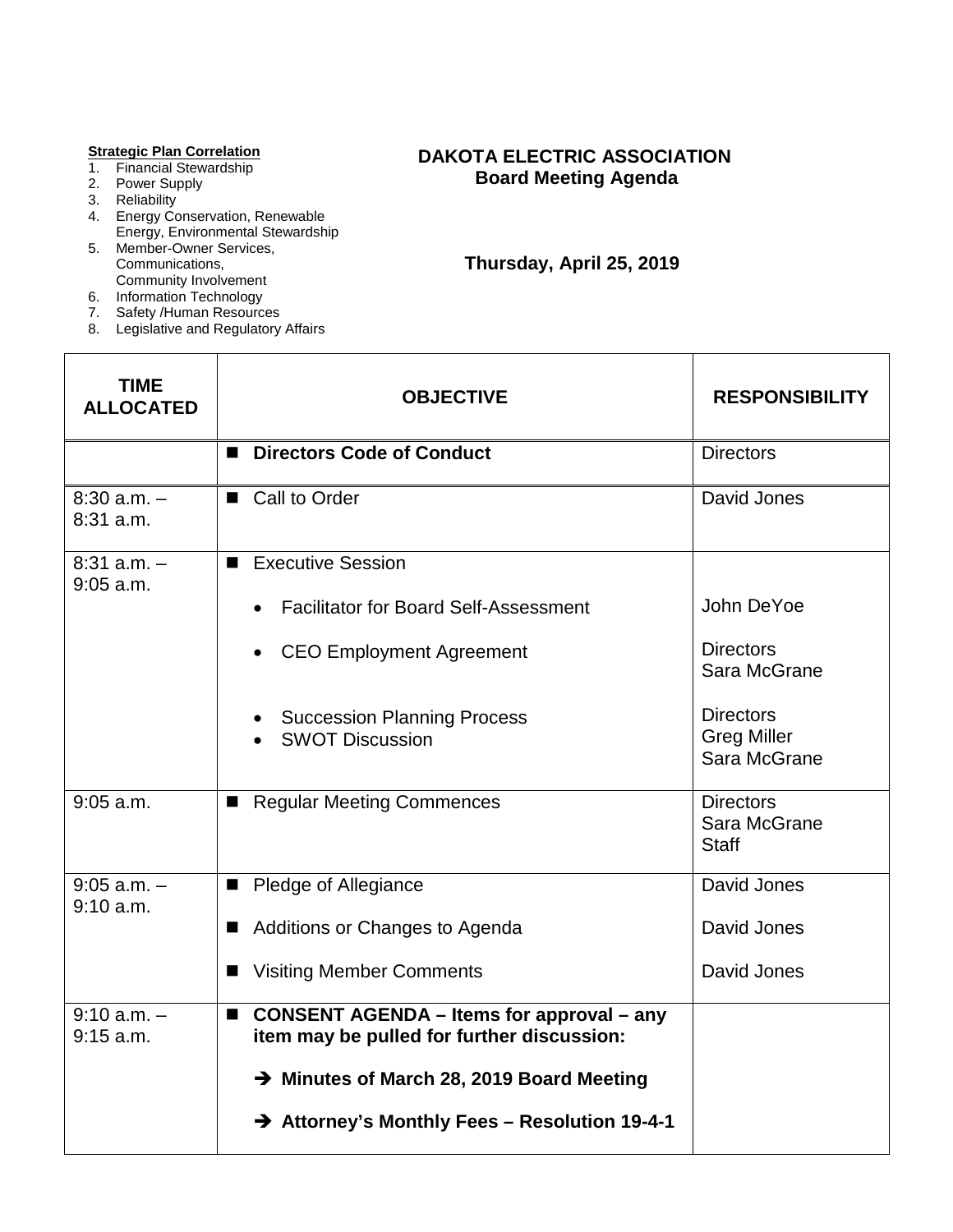# **Strategic Plan Correlation**<br>1. Financial Stewardship

- **Financial Stewardship**
- 2. Power Supply
- 
- 3. Reliability<br>4. Energy Conservation,
- 5. Member-Owner Services, Community Involvement
- 6. Information Technology
- 7. Safety /Human Resources
- 8. Legislative and Regulatory Affairs

### Energy Conservation, **DAKOTA ELECTRIC ASSOCIATION**<br>Renewable Energy, **DAKOTA Board of Directors Meeting** Renewable Energy, **Board of Directors Meeting**<br>
Environmental Stewardship<br> **Renewable Englering**<br> **Board of Directors Meeting**<br> **Renewable Energy, April 25, 2019** Environmental Stewardship **Thursday, April 25, 2019**

| <b>TIME</b><br><b>ALLOCATED</b> | <b>OBJECTIVE</b>                                                                         | <b>RESPONSIBILITY</b>                           |
|---------------------------------|------------------------------------------------------------------------------------------|-------------------------------------------------|
|                                 | <b>Attorney's Monthly Fees</b>                                                           |                                                 |
|                                 | → Meeting Attendance Authorization -<br><b>Resolution 19-4-2</b>                         |                                                 |
|                                 | GRE Annual Meeting, Maple Grove, June 4-<br>5, 2019                                      |                                                 |
|                                 | NCSC Annual Meeting 2019, July 2, 2019,<br>New York, NY                                  |                                                 |
| $9:15$ a.m. $-$<br>$9:35$ a.m.  | President & CEO Report/Strategic Plan                                                    | <b>Greg Miller</b>                              |
| $9:35$ a.m. $-$<br>$9:45$ a.m.  | AGi Update                                                                               | <b>Greg Miller</b>                              |
| $9:45$ a.m. $-$<br>10:05 a.m.   | Great River Energy<br><b>Big Three</b>                                                   | Clay Van De Bogart<br><b>Margaret Schreiner</b> |
|                                 | 1. GRE Strategic Planning<br>2. GRE Rate Trajectory<br>3. GRE Communication Transparency |                                                 |
|                                 | <b>Great River Energy Board Meeting</b><br>$\bullet$<br><b>Summary and Minutes</b>       |                                                 |
|                                 | <b>Member Manager Report</b>                                                             |                                                 |
|                                 | <b>Committee Minutes</b>                                                                 |                                                 |
|                                 | <b>Corporate Services</b>                                                                |                                                 |
|                                 | <b>Finance and Audit</b>                                                                 |                                                 |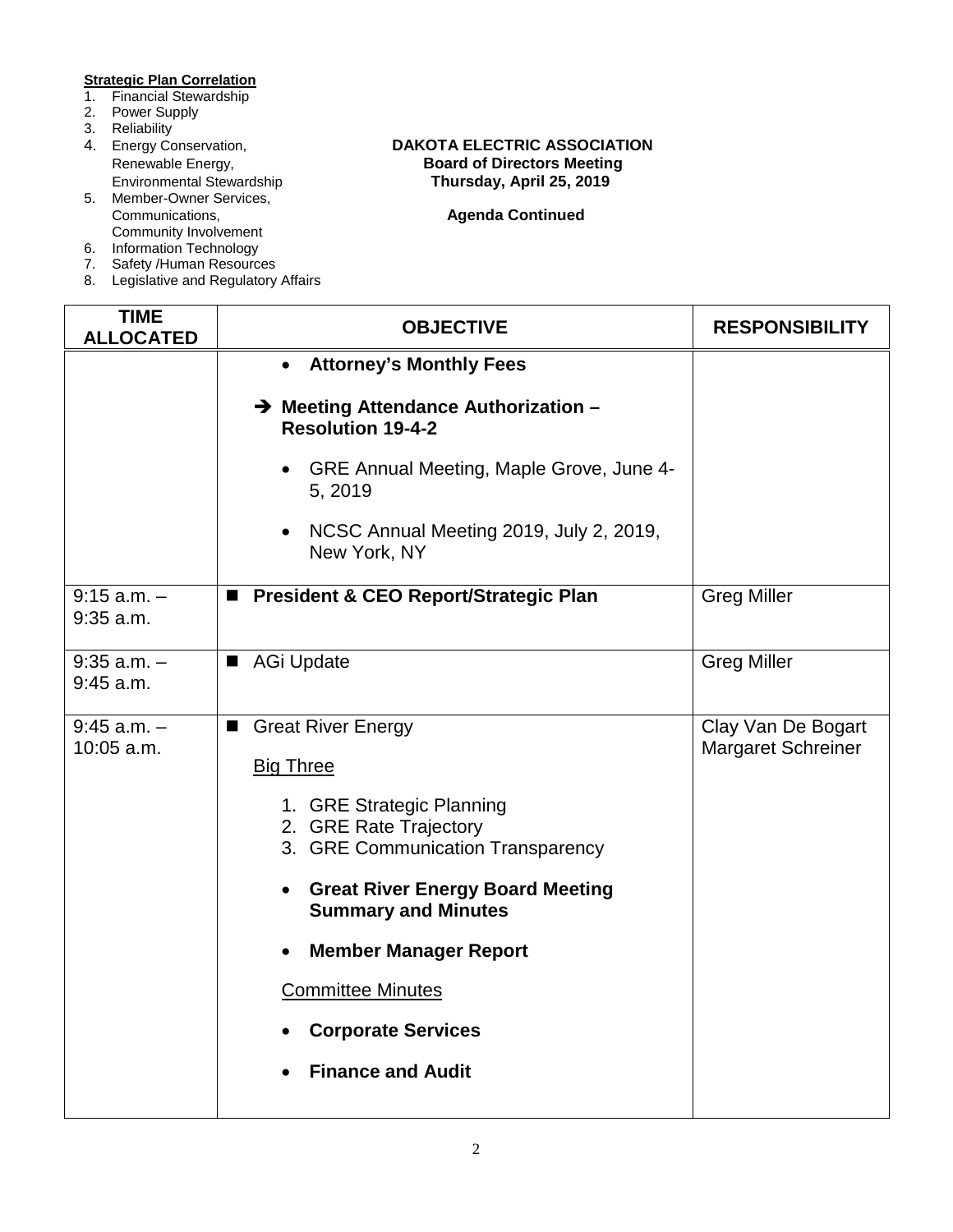# **Strategic Plan Correlation**<br>1. Financial Stewardship

- **Financial Stewardship**
- 2. Power Supply
- 
- 3. Reliability<br>4. Energy Conservation,
- 5. Member-Owner Services, Community Involvement
- 6. Information Technology
- 7. Safety /Human Resources
- 8. Legislative and Regulatory Affairs

### Energy Conservation, **DAKOTA ELECTRIC ASSOCIATION**<br>Renewable Energy, **DAKOTA Board of Directors Meeting** Renewable Energy, **Board of Directors Meeting**<br>
Environmental Stewardship<br> **Renewable Englering**<br> **Board of Directors Meeting** Environmental Stewardship **Thursday, April 25, 2019**

| <b>TIME</b><br><b>ALLOCATED</b>  | <b>OBJECTIVE</b>                                                                                  | <b>RESPONSIBILITY</b>         |
|----------------------------------|---------------------------------------------------------------------------------------------------|-------------------------------|
|                                  | <b>Generation and Power Supply</b><br>$\bullet$                                                   |                               |
|                                  | <b>Transmission</b>                                                                               |                               |
| $10:05$ a.m. $-$<br>10:20 a.m.   | Recess<br>■                                                                                       |                               |
| $10:20$ a.m. $-$<br>$10:50$ a.m. | <b>SRSQ Update and Standards Approval -</b><br>■<br><b>Resolution 19-4-3</b>                      | <b>Craig Turner</b>           |
|                                  | 2018 SRSQ Report<br>$\bullet$                                                                     |                               |
|                                  | 2018 SRSQ Presentation<br>$\bullet$                                                               |                               |
| $10:50$ a.m. $-$<br>$11:00$ a.m. | ■ Quarterly Financial Update                                                                      | Lou Ann Weflen                |
| $11:00$ a.m. $-$<br>$11:05$ a.m. | ■ 2018 Patronage Allocation - Resolution 19-4-4                                                   | Lou Ann Weflen                |
| $11:05$ a.m. $-$<br>11:50 a.m.   | Discuss Energy Alternatives Sale and GRE Capital<br>ш<br>Credits - Use of Funds                   | Lou Ann Weflen<br>Doug Larson |
| $11:50$ a.m. $-$<br>11:55 p.m.   | <b>Lebanon Hills Substation Switchgear Purchase</b><br>п<br>- Resolution 19-4-5                   | <b>Betty Jo Kiesow</b>        |
| $11:55$ a.m. $-$<br>12:00 p.m.   | <b>Service Award</b><br>■<br>Jim Sheldon - Twenty-Five Year Award,<br>$\bullet$<br>March 26, 2019 | David Jones                   |
| 12:00 p.m. $-$<br>12:30 p.m.     | Lunch                                                                                             |                               |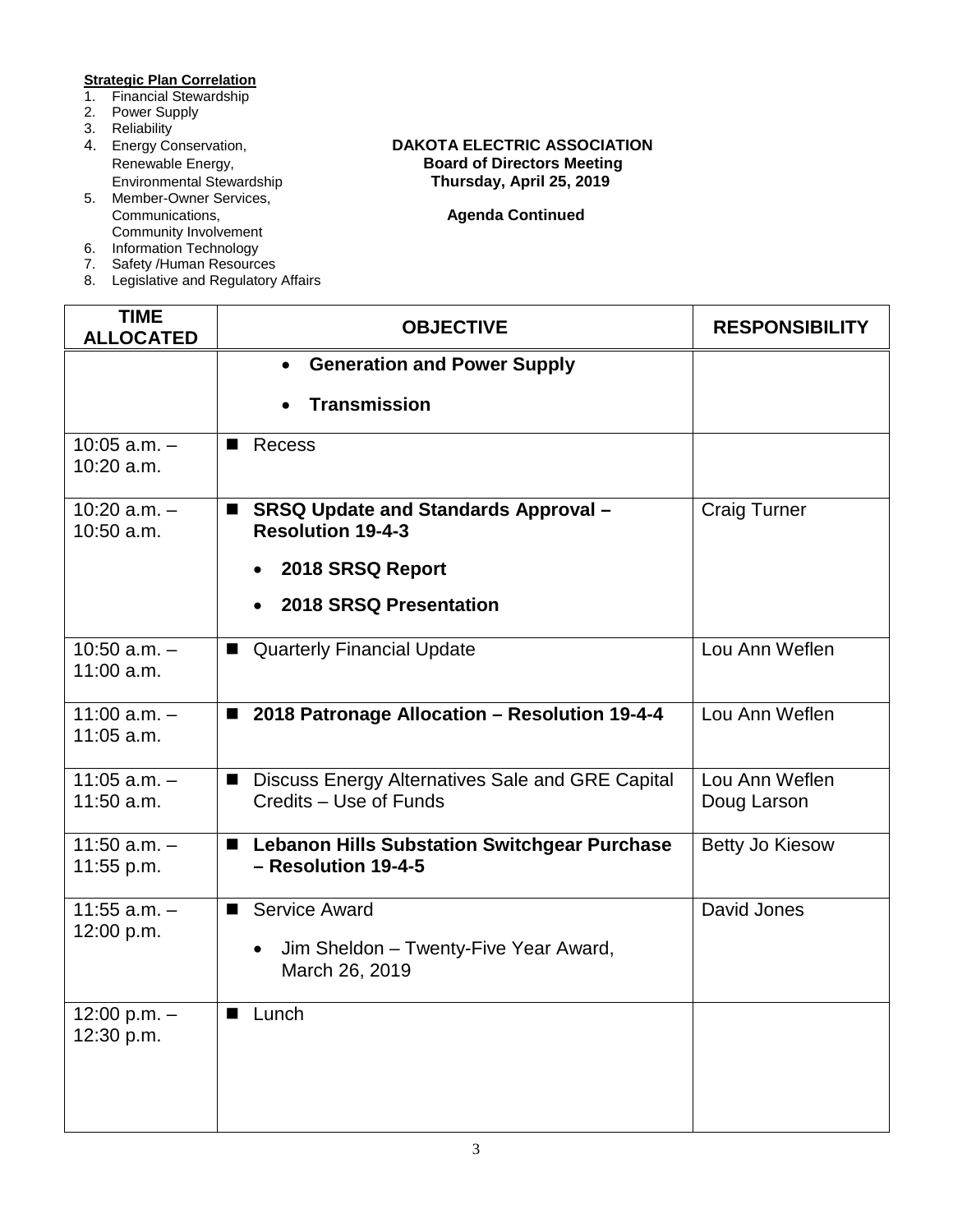# **Strategic Plan Correlation**<br>1. Financial Stewardship

- **Financial Stewardship**
- 2. Power Supply
- 
- 3. Reliability<br>4. Energy Conservation,
- 5. Member-Owner Services, Community Involvement
- 6. Information Technology
- 7. Safety /Human Resources
- 8. Legislative and Regulatory Affairs

### Energy Conservation, **DAKOTA ELECTRIC ASSOCIATION**<br>Renewable Energy, **DAKOTA Board of Directors Meeting** Renewable Energy, **Board of Directors Meeting**<br>
Environmental Stewardship<br> **Renewable Englering**<br> **Board of Directors Meeting** Environmental Stewardship **Thursday, April 25, 2019**

| <b>TIME</b><br><b>ALLOCATED</b> | <b>OBJECTIVE</b>                                                                           | <b>RESPONSIBILITY</b> |
|---------------------------------|--------------------------------------------------------------------------------------------|-----------------------|
| 12:30 p.m. $-$<br>12:35 p.m.    | DEA 2019 Annual Meeting Final Details<br>$\blacksquare$                                    | Joe Miller            |
|                                 | 2019 Annual Meeting Agenda                                                                 |                       |
| 12:35 p.m. $-$<br>12:40 p.m.    | <b>Elections Committee Report</b><br>ш                                                     | Jerry Pittman         |
| 12:40 p.m. $-$<br>12:45 p.m.    | ■ Election of Great River Energy Annual Meeting<br>Delegate and Alternate (June 4-5, 2019) | <b>Directors</b>      |
|                                 | 2018 - John DeYoe, Delegate<br>Paul Trapp, Alternate                                       |                       |
| 12:45 p.m. $-$<br>12:55 p.m.    | Minnesota Rural Electric Association                                                       | Janet Lekson          |
|                                 | <b>MREA April 2019 Board Meeting Summary</b><br>$\bullet$                                  |                       |
| 12:55 p.m. $-$<br>1:05 p.m.     | Attorney<br>■                                                                              | Sara McGrane          |
| 1:05 p.m. $-$<br>1:10 p.m.      | Section II, Policy 1, Employee Benefits -<br>п<br><b>Resolution 19-4-6</b>                 | <b>Greg Miller</b>    |
|                                 | Section II, Policy 1 - Employee Benefits                                                   |                       |
| 1:10 p.m. $-$<br>1:12 $p.m.$    | <b>2019 Capital Scholarship Presentations</b><br>$\blacksquare$<br><b>Schedule</b>         | <b>Directors</b>      |
| 1:12 p.m. $-$<br>$1:15$ p.m.    | 2019 Arbor Day Events Schedule                                                             | <b>Directors</b>      |
| 1:15 p.m. $-$<br>1:20 p.m.      | <b>New or Unfinished Business</b><br>$\blacksquare$                                        | <b>Directors</b>      |